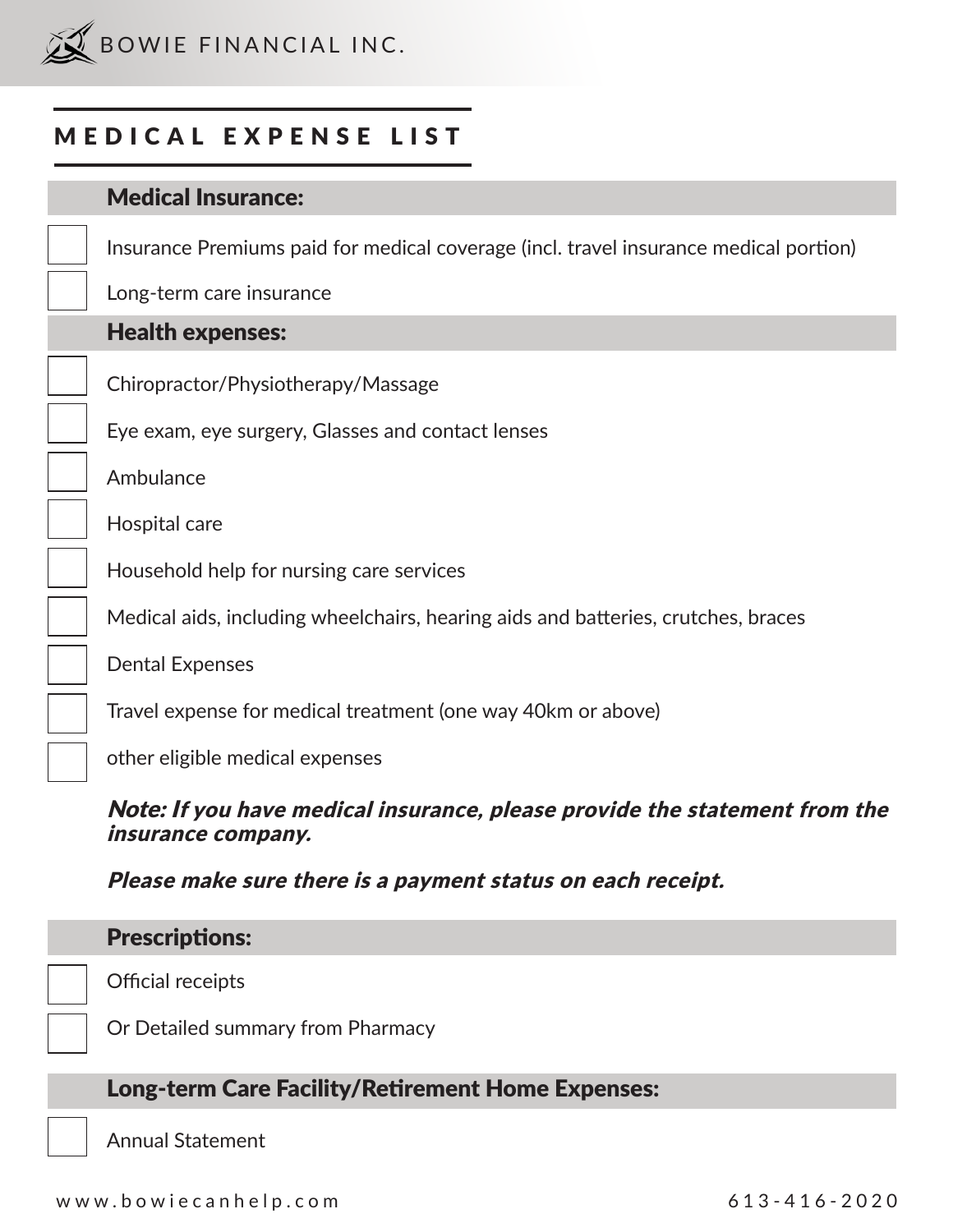



|    | <b>SELF-EMPLOYMENT BUSINESS</b>                    | Name _________________________________                                                          |
|----|----------------------------------------------------|-------------------------------------------------------------------------------------------------|
|    | TAX PREPARATION CHECKLIST                          | Phone _______________________________                                                           |
|    |                                                    | <b>Email</b><br>--------------------------------                                                |
|    |                                                    |                                                                                                 |
| ΙI |                                                    | The main product or service of                                                                  |
| ΙI |                                                    |                                                                                                 |
|    |                                                    |                                                                                                 |
|    | <b>Business Expenses (Before GST/HST)</b>          |                                                                                                 |
| ⊔  |                                                    |                                                                                                 |
|    |                                                    | □ Management/Admin fees _________________________                                               |
|    |                                                    |                                                                                                 |
| ⊔  | Meals & Entertainment ____________________________ |                                                                                                 |
|    |                                                    | □ Salaries, wages, & benefits ________________________                                          |
|    |                                                    |                                                                                                 |
| ΙI |                                                    |                                                                                                 |
|    | Business fees, licenses, dues, & Memberships       | □ Delivery, freight, and express______________________                                          |
|    |                                                    |                                                                                                 |
|    |                                                    |                                                                                                 |
|    | Office stationary & supplies _____________________ |                                                                                                 |
|    | <b>Business Use of Home Expenses</b>               |                                                                                                 |
|    |                                                    |                                                                                                 |
|    | Electricity_<br>__________________________________ | $\Box$ Property taxes                                                                           |
|    |                                                    |                                                                                                 |
|    |                                                    | Maintenance________________________________ □ Percentage of personal usage_____________________ |
|    | <b>Motor Vehicle Expenses</b>                      |                                                                                                 |
|    | Kilometres you drove in the tax year to earn       |                                                                                                 |
|    |                                                    |                                                                                                 |
|    |                                                    |                                                                                                 |
| ப  |                                                    |                                                                                                 |
|    |                                                    |                                                                                                 |
|    |                                                    |                                                                                                 |
|    |                                                    |                                                                                                 |
|    | <b>Motor Vehicle Expenses</b>                      |                                                                                                 |
|    |                                                    |                                                                                                 |
|    | www.bowiecanhelp.com                               | 613-416-2020                                                                                    |